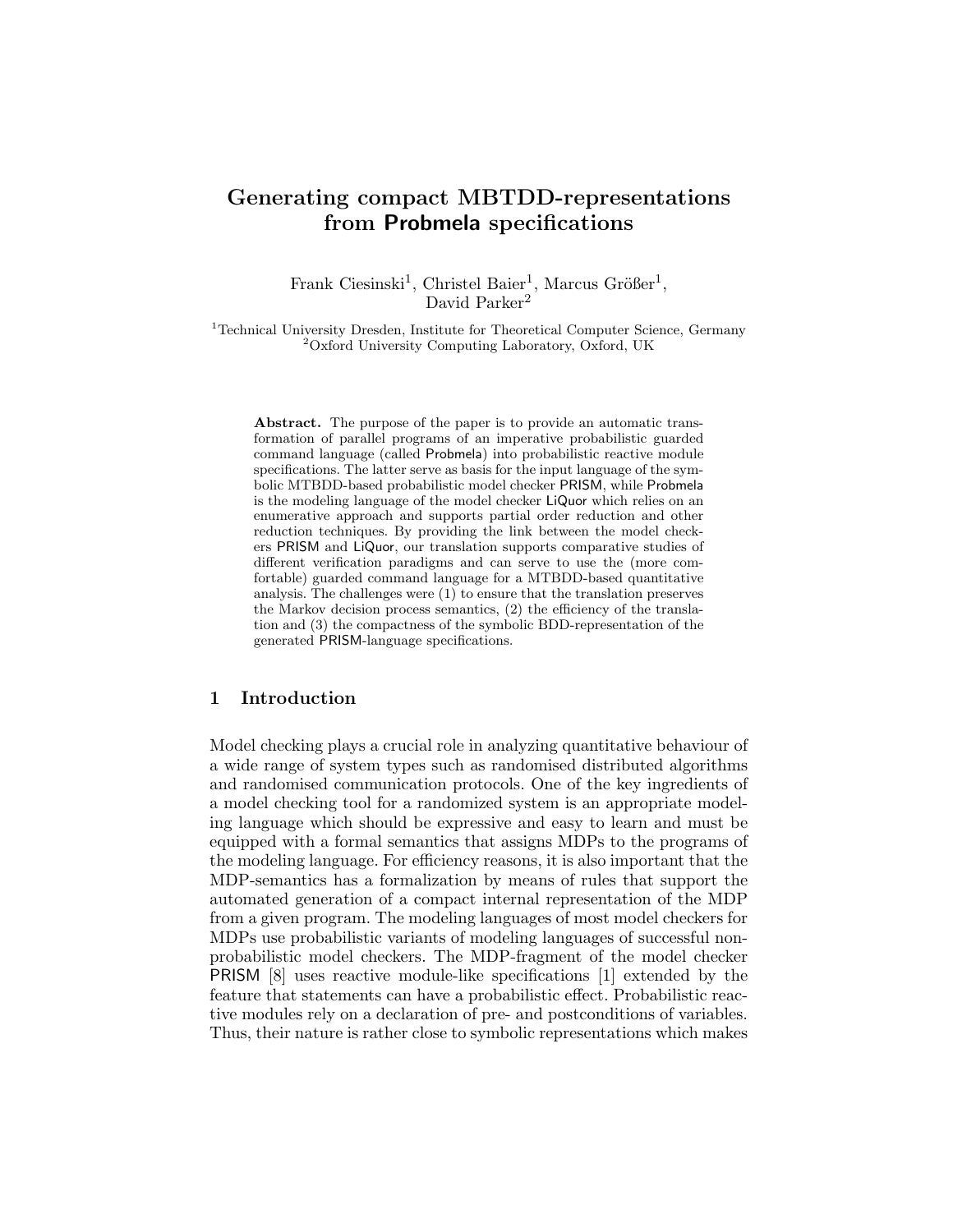them well suited for the generation of a multiterminal binary decision diagram (MTBDD) [6, 19] for the system. On the other hand, probabilistic reactive modules do not support complex data structures (e.g., arrays and channels) and require the encoding of conditional or repetitive commands by means of pre- and postconditions. Modeling languages, like Probmela [2] which is a probabilistic dialect of the prominent (nonprobabilistic) modeling language Promela [9], that combine features of imperative programming language (such as complex datatypes, conditional commands, loops) with message passing over channels and communication over shared variables are much more comfortable. Many protocols and systems can be formally described within such a high-level modeling language in a rather elegant and intuitive way. The MDP-semantics of a given Probmela-program can be obtained as a DFS-based enumeration of the reachable states (similar to the on-the-fly generation of the transition system for a given Promela-program as it is realized in SPIN [9]). However, the generation of a compact symbolic MTBDD-representation is nontrivial. Although several reduction techniques that rely on an analysis of the underlying graph of the MDP or the control graphs of Probmelaprograms can be applied to make the quantitative analysis competitive with the symbolic approach concerning the time required for the quantitative analysis [5], the enumerative approach often fails to handle very large systems with many parallel processes which can still be verified with the symbolic approach by PRISM.

The purpose of this paper is to combine the advantages of both approaches by providing an automatic translation from Probmela-programs into PRISM language and to derive a compact MTBDD representation from the generated PRISM code. The implementation of this translation (called Prismela) yields the platform to use the (more comfortable) modeling language Probmela for the MTBDD-based quantitative analysis of PRISM and supports comparative studies of different verification paradigms: the symbolic approach realized in PRISM [8] and the enumerative approach of LiQuor [4]. The main challenges are

- (1) to ensure that the translation preserves the Markov decision process semantics, (without introducing extra steps and intermediate pseudostates that serve to simulate a single step of the original guarded command specification),
- (2) the efficiency of the translation and
- (3) the compactness of the symbolic BDD-representation of the generated PRISM-module specifications.

Our work is conceptually related to [3], where a translation schema is presented that allows for the transformation of a core fragment of Promela to the input format of the (nonprobabilistic) symbolic model checker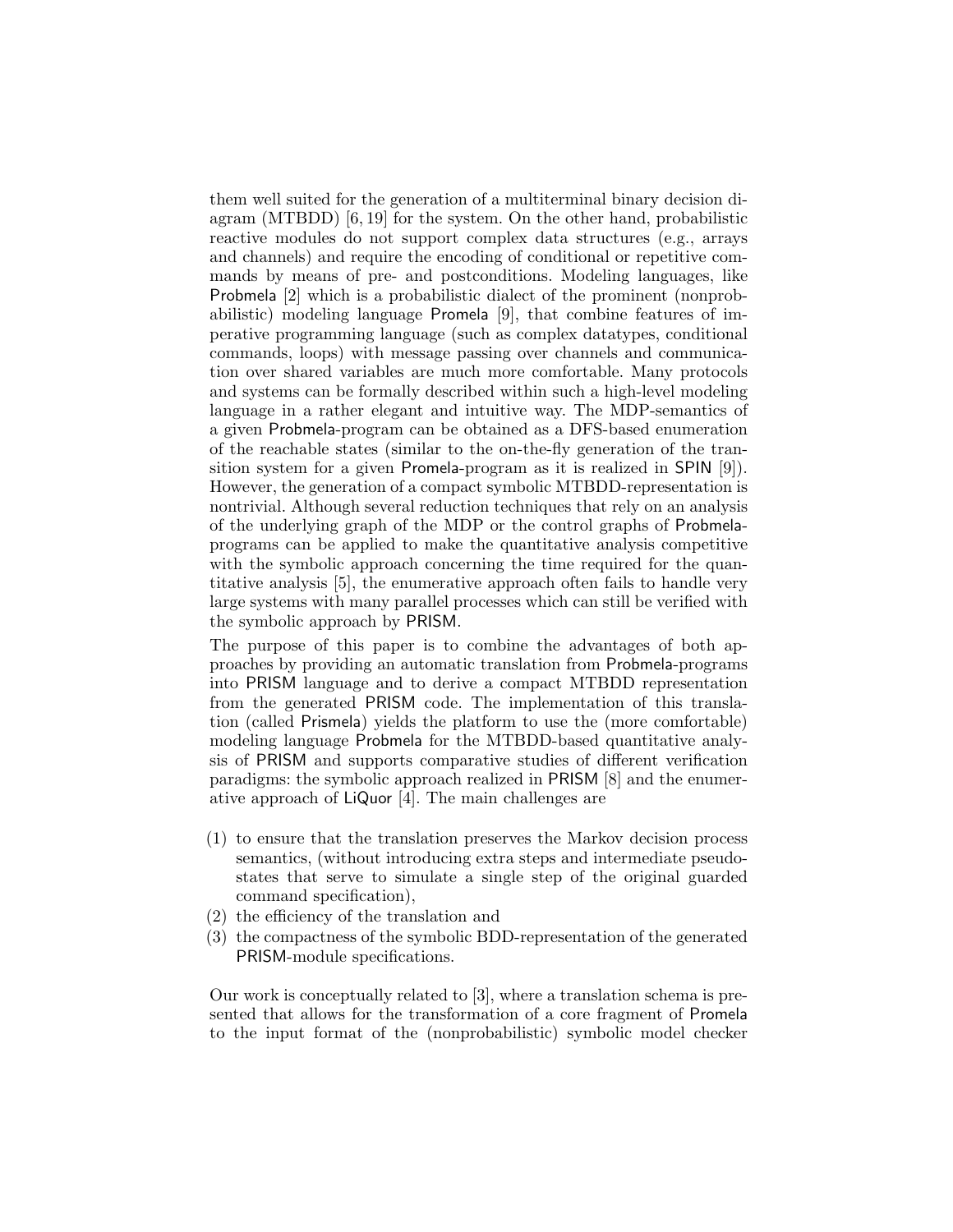SMV[14]. Beside the probabilistic features (probabilistic choice, lossy channels, random assignments), we treat some more language concepts than [3] such as message passing via handshaking through synchronous channels. Furthermore, we describe the translation of atomic regions in more detail and describe our implemented automated heuristics to calculate a good variable ordering for a given model. Another symbolic approach for Promela specifications has been presented in [20] using a nonstandard decision diagram, called DDD.

After a brief summary of the main concepts of Probmela and the PRISM input language (Section 2), we present the translation (Section 3), discuss heuristics that address item (3) and attempt finding good variable orderings for the MTBDD-representation and determining the variable ranges (Section 4). In Section 5, we explain the main features of our implementation on the top of the model checkers LiQuor and PRISM and report on experimental results.

# 2 Preliminaries

We give here brief intuitive explanations on the syntax and semantics of the (core fragment of the) modeling language Probmela and PRISM's language, and suppose that the reader is familiar with the main concepts of Promela [9] and reactive modules [1].

The modeling language Probmela  $[2]$  is a probabilistic dialect of SPIN's input language Promela [9]. In the core language, programs are composed by a finite number of processes that might communicate over shared (global) variables or channels. Programs consist of a declaration (types, initial values) of the global variables and channels, and the code for the processes. The processes can access the global variables and channels, but they also can have local variables and channels. We skip these details here and suppose for simplicity that the names of all (local or global) variables and channels are pairwise distinct. The channels can be synchronous or fifo-channels of finite capacity. The fifo channels can declared to be either perfect or lossy with some failure probability  $\lambda \in ]0,1[$ . The meaning of  $\lambda$ is that the send-operation might fail with probability  $\lambda$ . The operational behavior of the processes is specified in a guarded command language as in Promela with with (deterministic) assignments  $x = \epsilon x$  communication actions  $c$ ?x (receiving a value for variable x along channel c) and clexpr (sending the current value of an expression along channel  $c$ ), the statement skip, conditional and repetitive statements over guarded commands  $(i \cdot f \dots f i$  and  $d \circ \dots \circ d$ , and atomic regions. The probabilisic features of Probmela are lossy fifo-channels (see above), a probabilistic choice operator  $\text{pir}[\pi_1] \Rightarrow \text{cmd}_1 \dots [\pi_k] \Rightarrow \text{cmd}_k \text{flip}$  (where  $\pi_1, \dots, \pi_k$  are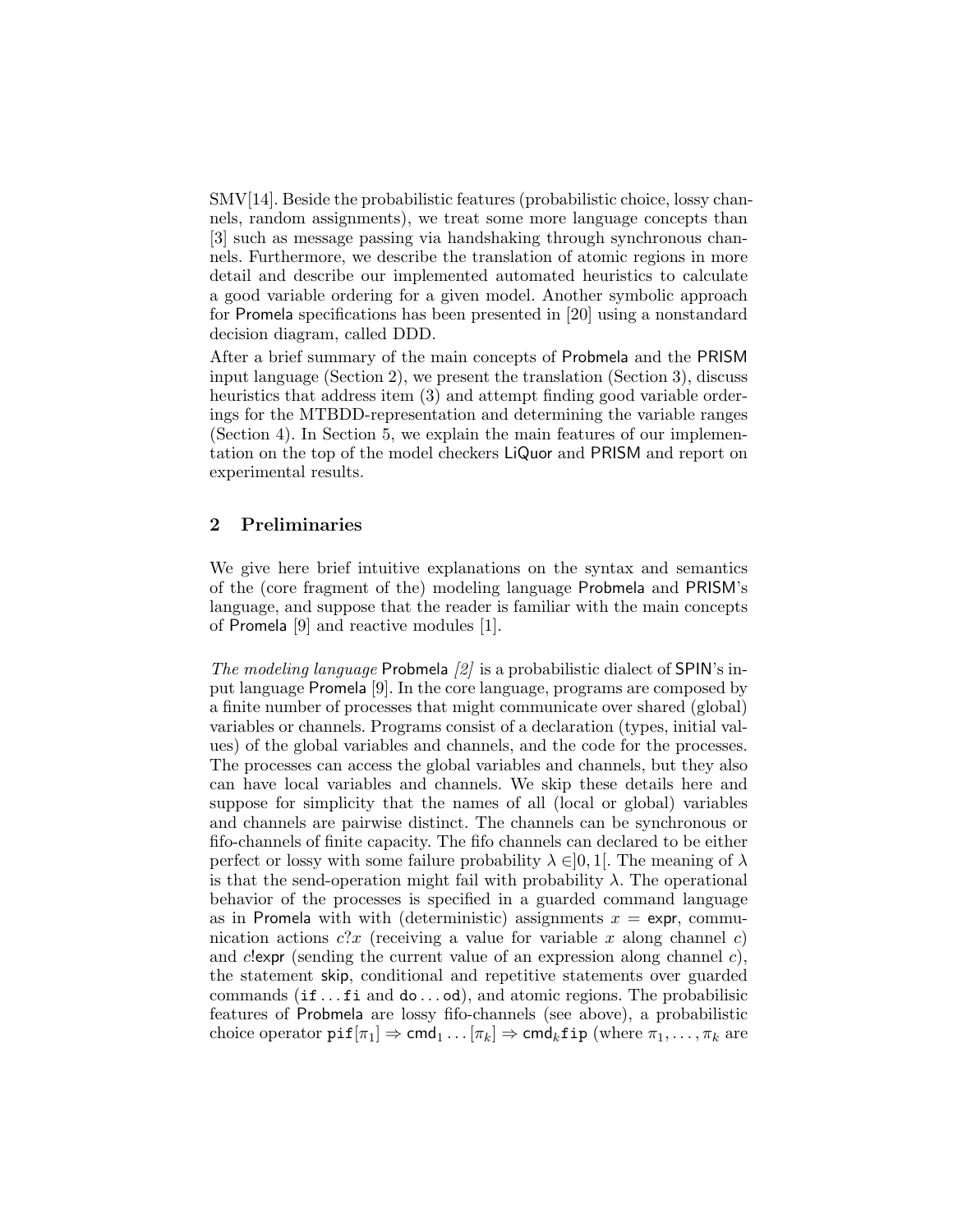probabilities, i.e., real numbers between 0 and 1 such that  $\pi_1 + \ldots + \pi_k \leq 1$ and  $cmd_1, \ldots, cmd_k$  are Probmela commands) and random assignments  $x = \text{random}(V)$ . The intuitive meaning of the pif... fip command is that with probability  $\pi_i$ , command cmd<sub>i</sub> is executed next. The value  $1-(\pi_1+\ldots+\pi_k)$  is the deadlock probability where no further computation of the process is possible. In a random assignment  $x = \text{random}(V)$ , x is a variable and V a finite set of possible values for x. The meaning is that  $x$ is assigned to some value in V according to the uniform distribution over V. In addition, Probmela permits jumps by means of goto-statements.

Probmela also supports the creation, stopping, restarting and destruction of processes. Since the PRISM language assumes a fixed number of variables and modules, such dynamic features are not included in the translation and are therefore irrelevant for the purposes of this paper.

**PRISM**'s input language  $\left[17\right]$ . For the purposes of the paper, only the fragment of PRISM that has an MDP-semantics is relevant. In this fragment, a PRISM program consists of several modules  $\mathcal{P} = Q_1 ||...||Q_n$  that run in parallel. Each module consists of a variable definition and a finite set of statements. The statements are equipped with a precondition (guard) on the current variable evaluation. The effect of the statements on the variables can be probabilistic. A PRISM statement  $s \in$  Stmt has the form

$$
[\sigma] \, \text{guard} \, \rightarrow \, \pi_1 : \text{upd}_1 + ... + \pi_k : \text{upd}_k
$$

where guard is a Boolean condition on the variables and  $\pi_1, \ldots, \pi_k$  are probabilities, i.e., real numbers between 0 and 1 that sum up to 1. (If  $k = 1$ ) then  $\pi_1 = 1$  and we simply write  $[\sigma]$ guard  $\rightarrow$  upd<sub>1</sub> rather than  $[\sigma]$ guard  $\rightarrow$  $1:$  upd<sub>1</sub>.) The terms  $\text{upd}_i$  are "updates" that specify how the new values of the variables are obtained from the current values. Formally, the updates are conjunctions of formulas of the type  $x' = e^{i\pi}$  where x is a program variable and its primed version  $x'$  refers to the value of x in the next state and expr is an expression built by constants and (unprimed) variables. If an update does not contain a conjunct  $x' = \ldots$  then the meaning is that the value of variable x remains unchanged. (In this way, the updates  $\mathsf{upd}_i$ specify unique next values.) The symbol  $\sigma$  is either  $\varepsilon$  or a synchronization label. Statements of different modules with the special symbol  $\varepsilon$  (simply written  $[ \ ]$  rather than  $[\varepsilon]$  are executed in an interleaved way, i.e., without any synchronization. The meaning of statements with a synchronization label  $\sigma$  is that all modules have to synchronize over a statements labeled by  $\sigma$ . No other channel-based communication concept is supported by the PRISM language, i.e., there is no asynchronous message passing over fifochannels and no (explicit) operator modeling handshaking between two modules. Furthermore, PRISM does not support data types like arrays.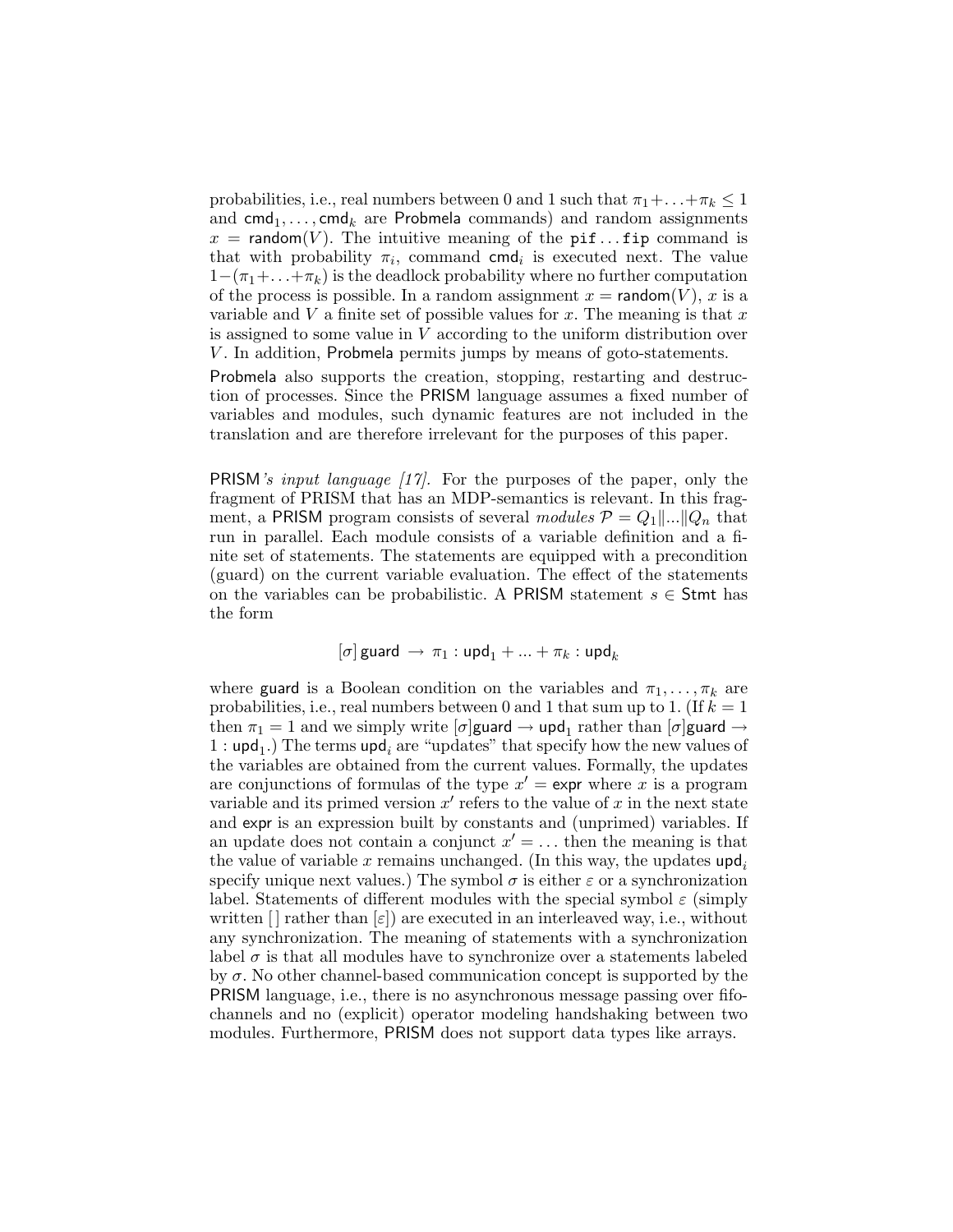Markov decision processes (MDP). Both Probmela programs and PRISM programs have an operational semantics in terms of a Markov decision process (MDP) [18]. In this context, the MDP for a program consists of a finite state space S and a transition relation  $\rightarrow \subseteq S \times Act \times Dist(S)$ where Act is a set of actions and  $Distr(S)$  denotes the set of (sub) distributions over S (i.e., functions  $\mu : S \to [0,1]$  such that  $\sum_{s \in S} \mu(s) \leq 1$ ). Furthermore, there is a distinguished state that is declared to be initial.

The states in the MDP for a Probmela program consist of local control states for all processes, valuations for the local and global variables and a component that specifies the current contents of the fifo-channels. The transition relation  $\rightarrow$  is formally presented by means of SOS-rules [2]. In our implementation, we slightly departed from [2] and used a MDPsemantics that relies on a representation of each process by a control graph, which can then be unfolded into an MDP and put in parallel with the MDPs for the other processes. (Parallel composition is understood as ordinary interleaving and synchronization in the handshaking principle for message passing over synchronous channels.)

In the sequel, let Var be the set of all global variables of the given program and  $LocVar_i$  the set of local variables of process  $Q_i$ . For simplicity, we suppose that  $Var \cap LocVar_i = \emptyset$ . We write  $Var_i$  for  $Var \cup LocVar_i$ , the set of variables that can appear in the statements of process  $Q_i$ . If V is a set of variables then  $Eval(V)$  denotes the set of all (type-consistent) valuations for the variables in V. In the control graph for process  $Q_i$ , the nodes are called locations of  $Q_i$ . They play the role of a program counter and are obtained by assigning identifiers to each command in the Probmelacode for  $Q_i$ . The edges have the form  $\ell \stackrel{g:\alpha}{\leadsto} \nu$  where  $\ell$  is a location, g is a guard (Boolean condition on the variables in  $Var_i$ ) and  $\alpha$  an action which can be viewed as a function  $\alpha$ : Eval(Var<sub>i</sub>)  $\rightarrow$  Distr(Eval(Var<sub>i</sub>)) and  $\nu$  a distribution over the locations of  $Q_i$ . If  $\nu$  assigns probability 1 to some location  $\ell'$  (and probability 0 to all other locations) then we simply write  $\ell \stackrel{g:\alpha}{\leadsto} \ell'$ . Furthermore, the trivial guard  $g = \text{true}$  is omitted and we simply write  $\ell \stackrel{\alpha}{\leadsto} \nu$  rather than  $\ell \stackrel{true:\alpha}{\leadsto} \nu$ . For instance, the location  $\ell$  assigned to the command  $\text{pif}[\pi_1] \Rightarrow \text{cmd}_1 \dots [\pi_k] \Rightarrow \text{cmd}_k$ fip has just one outgoing edge  $\ell \stackrel{id}{\leadsto} \nu$  where *id* is the identity<sup>1</sup>. Let  $\ell_j$  be the location representing the command cmd<sub>j</sub> then distribution  $\nu$  is given by  $\nu(\ell_j) = \pi_j$  and  $\nu(\ell') = 0$  for all other locations  $\ell'$ . If location  $\ell$  stands for a nondeterministic choice  $if[g_1] \Rightarrow cmd_1 \dots [g_k] \Rightarrow cmd_kfi$ , then there are k outgoing edges  $\ell \stackrel{g_j : \text{id}}{\leadsto} \ell_j$ . Similarly, for a loop  $\text{do}[g_1] \Rightarrow \text{cmd}_1 \dots [g_k] \Rightarrow$ cmd<sub>k</sub>od, there are k outgoing edges  $\ell \stackrel{g_j : id}{\leadsto} \ell_j$  for  $1 \leq j \leq k$  where  $\ell_j$  is

<sup>&</sup>lt;sup>1</sup> i.e.,  $id(\eta)(\eta) = 1$  and  $id(\eta)(\eta') = 0$  if  $\eta \neq \eta'$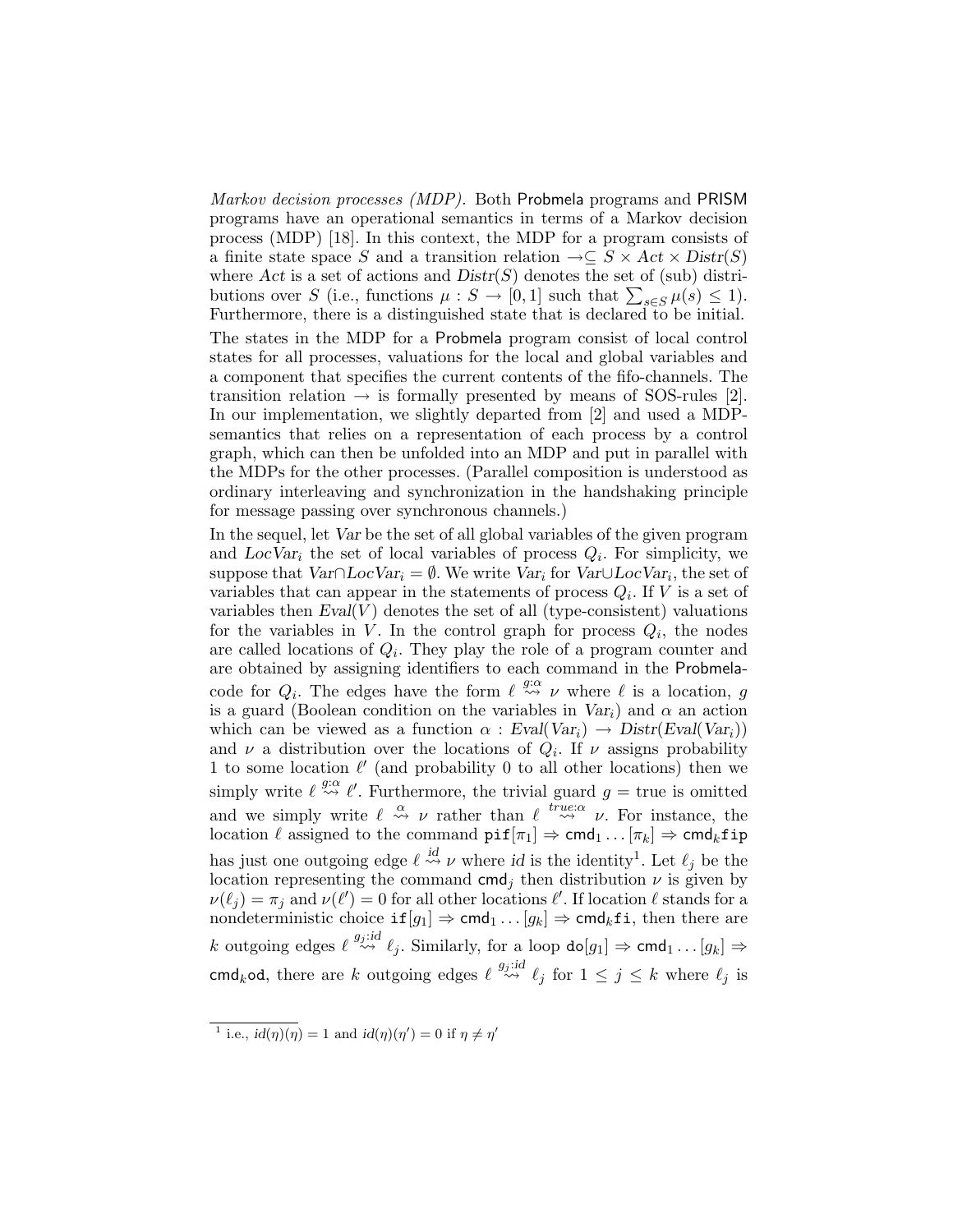the location representing cmd<sub>j</sub>.<sup>2</sup> If  $\ell$  represents an assignment  $x = \exp r$ , then  $\ell$  has a single outgoing edge  $\ell \stackrel{true:\alpha}{\leadsto} \ell'$  with the trivial guard true and the action  $\alpha$  that modifies x according to expr and keeps all other variables unchanged. Again, location  $\ell'$  stands for the command after the command represented by  $\ell$  in the Probmela code for  $Q_i$ . The effect of an atomic regions is modeled in the control graph by a single edge that represents the cumulative effect of all activities inside the atomic region. For a given PRISM program, the MDP is obtained as follows. The states are the evaluations of the program variables. Given a state s, then for each statement stmt = []guard  $\rightarrow \pi_1 : \mathsf{upd}_1 + \ldots + \pi_k : \mathsf{upd}_k$  (in some module) where  $s \models$  guard there is a transition  $s \stackrel{\text{stmt}}{\rightarrow} \nu$  with  $\nu(s') = \sum_j \pi_j$ where j ranges over all indices in  $\{1, \ldots, k\}$  such that  $\mathsf{upd}_j$  evaluates to true when the unprimed variables are interpreted accoding to  $s$ , while the values of the primed variables are given by  $s'$ . Furthermore, s and s' must agree on all variables x where  $x'$  does not appear in  $\mathsf{upd}_j$ .

#### 3 From Probmela to PRISM

We now suppose that we are given a Probinda program  $P$  (of the core language without dynamic features). The goal is to generate automatically a PRISM program  $\overline{P}$  that has the same MDP-semantics and a compact MTBDD-representation. The general workflow of the translation (see Fig. 1) starts with a Probmela program  $P$  consisting of n processes  $Q_1, \ldots, Q_n$  and derives a PRISM program  $\tilde{P}$  with n modules  $\tilde{Q_1}, \ldots, \tilde{Q_n}$ . The global variables of  $P$  are also global in  $\tilde{P}$ . Furthermore,  $\tilde{P}$  contains additional global variables that serve to mimic the arrays and channels in  $\mathcal P$  and other features of Probmela that have no direct translation. The last two steps attempt to minimize the MTBDD-representation and rely on heuristics to determine a good variable ordering and algorithms that fix appropriate bit-sizes (ranges) of variables (Section 4).

In the first step, each Probmela process is translated into an equivalent PRISM module. It relies on the control graph semantics of Probmela and translates each control edge into one or more PRISM statements. Given a Probmela process  $Q_i$ , the corresponding PRISM module  $\tilde{Q}_i$  has the same local variables  $LocVar_i$  and an additional integer variable  $pc_i$  that serves as a program counter for  $Q_i$ . Intuitively, the possible values of  $pc_i$  encode the locations of the control graph of  $Q_i$ . The rough idea is to replace each edge  $\ell \stackrel{g:\alpha}{\leadsto} \nu$  in the control graph of  $Q_i$  with the PRISM statement

$$
[](\tilde{g} \wedge pc_i = \ell) \rightarrow \nu(\ell_1) : (\tilde{\alpha}) \wedge (pc_i = \ell_1) + \ldots + \nu(\ell_k) : (\tilde{\alpha}) \wedge (pc_i = \ell_k)
$$

<sup>&</sup>lt;sup>2</sup> As in Promela loops are terminated by a special command break. Its control semantics is given by a control edge from the location of the break-command to the next location after the loop.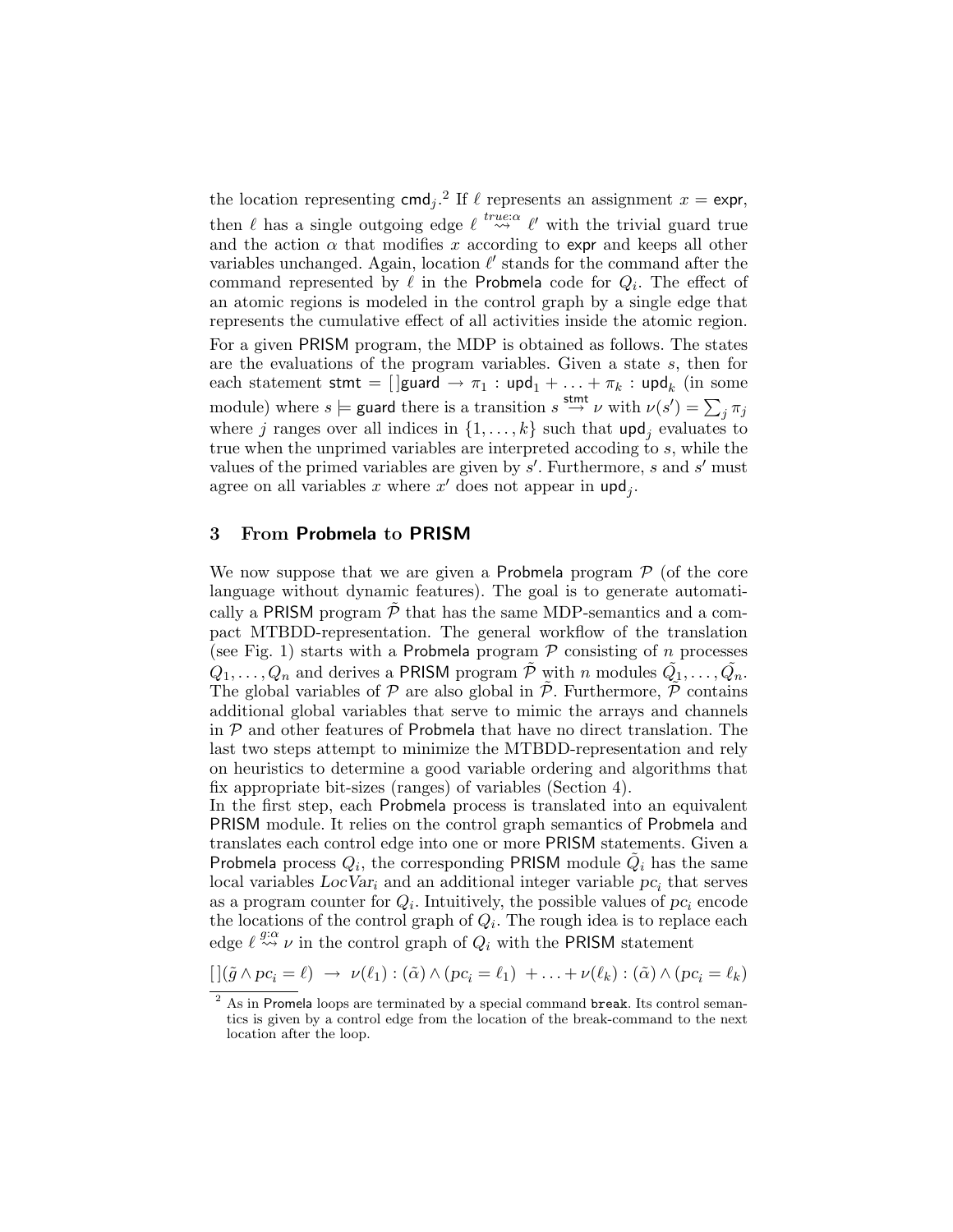

Fig. 1. Translation scheme from Probmela to PRISM

where  $\tilde{g}$  and  $\tilde{\alpha}$  are the translations of g and  $\alpha$  to PRISM code with primed and unprimed variables and  $\ell_1, \ldots, \ell_k$  are the locations that have positive probability under distribution  $\nu$ .

This basic translation schema is directly applicable for deterministic or randomized assignments. For instance, if  $\alpha$  stands for the assignment  $x =$  $y+z$  then  $\tilde{\alpha}$  is the update  $(x'=y+z)$ . Since PRISM and Probmela support the same operations on basic types, the translation of Boolean conditions and actions representing simple assignments is straightforward, even when they involve more complex operations like multiplication, division, etc. Thus, a deterministic assignment given by an edge  $\ell \stackrel{\alpha}{\leadsto} \ell'$  in the control graph where  $\alpha$  is given by the command  $x = \exp r$  is translated into the **PRISM** statement  $[$   $]pc_i = \ell \rightarrow (x' = \exp r) \wedge (pc'_i = \ell')$ . For a randomized assignment, given by an edge  $\ell \stackrel{\alpha}{\leadsto} \ell'$  where  $\alpha$  is given by the command  $x = \text{random}(0, 1)$ , the translation schema yields the PRISM statement

$$
[|pc_i = \ell \rightarrow \frac{1}{2} : (x'=0) \land (pc'_i = \ell') + \frac{1}{2} : (x'=1) \land (pc'_i = \ell').
$$

Arrays are very useful to model, e.g. memory slots or network packages. Probmela uses a C-like syntax to define arrays (e.g.,  $int[3]a$  defines an integer array with 3 cells). Access to the array cells is possible either using a variable, a constant or an arithmetical expression as an index, e.g.  $a[i + j]$ . Arrays are also supported in classical reactive modules [1], but they are difficult to implement if a reactive module specification has to be transfered into symbolic representation and are therefore not supported in PRISM. For an action  $\alpha$  which contains an array access of the form a[expr] the corresponding condition  $\tilde{\alpha}$  is obtained by introducing fresh **PRISM** variables  $a_j$  for all array cells  $a[j]$  and replacing  $a[j]$  by  $a_j$  or  $a'_{j}$  (depending on whether  $a[j]$  appears on the left or right hand side of an assignment). A more complex case occurs if the array index to which is referenced is an array access itself. For instance, if action  $\alpha$  in the control edge  $\ell \stackrel{\alpha}{\leadsto} \ell'$  is the assignment  $a[j[k]] = 7$  then the corresponding PRISM code consists of several statements that represent the possible combinations of values for k and  $j[k]$ :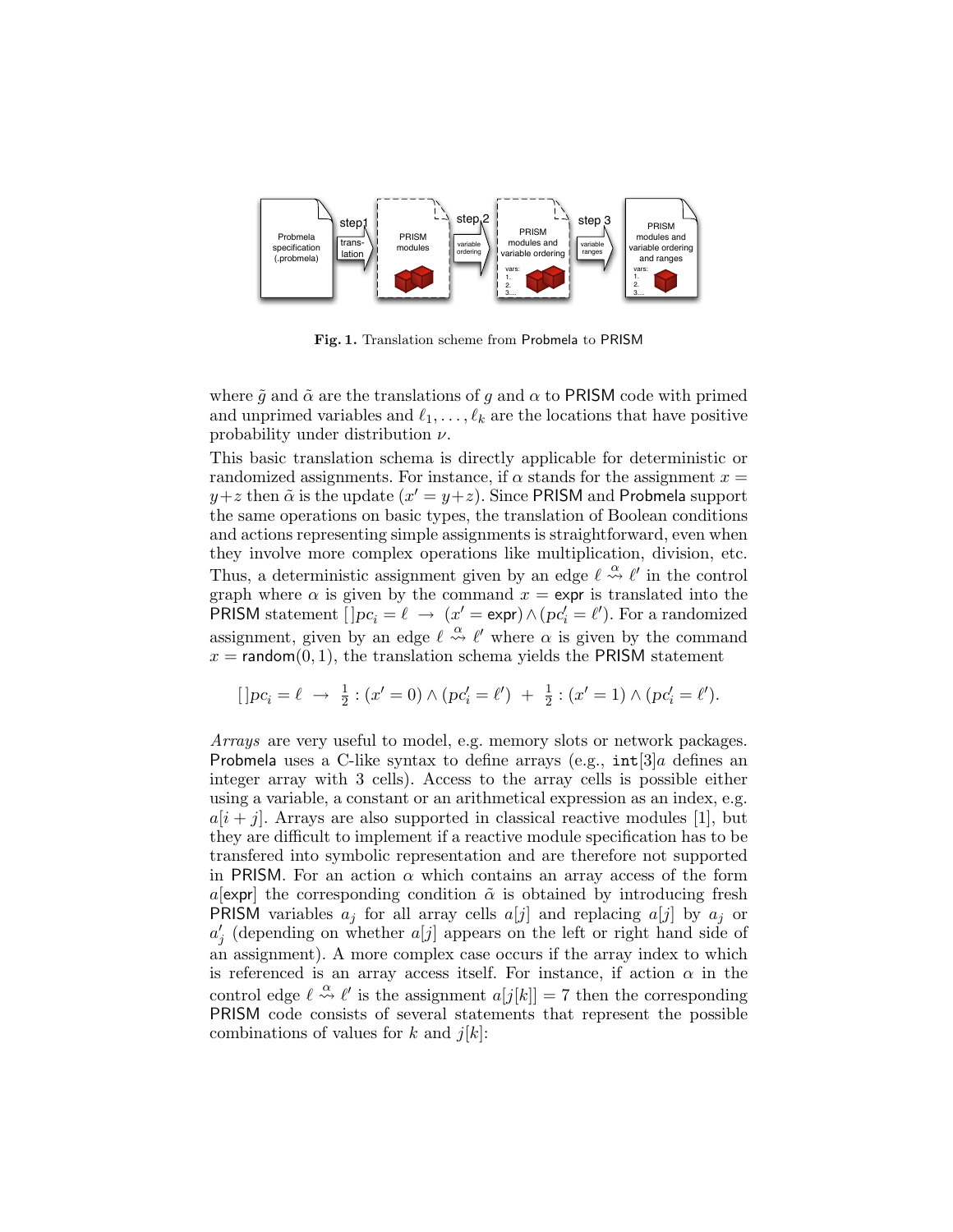$$
[](pc_i = \ell) \wedge (k = 0) \wedge (j_0 = 0) \rightarrow (a'_0 = 7) \wedge (pc'_i = \ell')
$$
  
\n
$$
[](pc_i = \ell) \wedge (k = 0) \wedge (j_0 = 1) \rightarrow (a'_1 = 7) \wedge (pc'_i = \ell')
$$
  
\n
$$
[](pc_i = \ell) \wedge (k = 0) \wedge (j_0 = 2) \rightarrow (a'_2 = 7) \wedge (pc'_i = \ell')
$$
  
\n
$$
[](pc_i = \ell) \wedge (k = 1) \wedge (j_1 = 0) \rightarrow (a'_0 = 7) \wedge (pc'_i = \ell')
$$
  
\n
$$
[](pc_i = \ell) \wedge (k = 1) \wedge (j_1 = 1) \rightarrow (a'_1 = 7) \wedge (pc'_i = \ell')
$$
  
\n
$$
[](pc_i = \ell) \wedge (k = 1) \wedge (j_1 = 2) \rightarrow (a'_2 = 7) \wedge (pc'_i = \ell')
$$
  
\n
$$
\vdots
$$

The case where multiple arrays are connected via arithmetical operations, e.g.  $a[j[k] + l[m]] = 42$ , can be treated in a similar way.

Remark 1. The treatment of probabilistic choices (pif . . . fip), nondeterministic choices  $(i \texttt{f} \dots \texttt{f} i)$ , loops  $(d \texttt{o} \dots \texttt{o} d)$  and jumps is inherent in our translation schema which operates on the control graph semantics of Probmela (and where the meaning of probabilistic, nondeterminstic choices and loops is already encoded). However, it is worth noting that our translation yields a rather natural and intuitive encoding in PRISM for these language concepts. The translation of a probabilistic choice  $\texttt{pif}[\pi_1] \Rightarrow \textsf{cmd}_1 \ldots [\pi_k] \Rightarrow \textsf{cmd}_k \texttt{flip}, \text{specified by an edge } \ell \stackrel{id}{\rightsquigarrow} \nu \text{ (where }$  $\nu(\ell_j) = \pi_j$  and  $\ell_j$  is the location for cmd<sub>j</sub>) yields the PRISM statement

$$
[](pc_i = \ell) \rightarrow \pi_1 : (pc'_i = \ell_1) + \ldots + \pi_k : (pc'_i = \ell_k).
$$

For a nondeterministic choice if  $:: g_1 \Rightarrow \text{cmd}_1 \dots :: g_k \Rightarrow \text{cmd}_k$ fi or loop do ::  $g_1 \Rightarrow$  cmd $_1 \ldots$  ::  $g_k \Rightarrow$  cmd $_k$ od specified by  $k$  control edges  $\ell \stackrel{g_j:\mathrm{id}}{\leadsto} \ell_j$ we get k PRISM statements  $[](\tilde{g}_j) \wedge (pc_i = \ell) \rightarrow (pc'_j = \ell_j)$  for  $1 \leq j \leq k$ . Similarly, the basic translation schema can directly be applied to treat Probmela's goto-command, formalized by control edges of the form  $\ell \stackrel{g}{\leadsto} \ell'$ for a conditional jump. The corresponding PRISM statement has the form  $[](\tilde{g}) \wedge (pc_i = \ell) \rightarrow (pc'_i = \ell')$ ). The contract of  $\Box$ 

Perfect asynchronous channels can be regarded as arrays with restricted access according to the fifo principles. In the internal representation of our model checker LiQuor, asynchronous channels are realized as arrays with an additional variable  $c_{\text{fill}}$  that keeps track of the number data items currently stored inside the channel. That is,  $c_{\text{fill}} = k$  iff channel c contains k messages. A send operation  $c!v$  is enabled iff  $c_{\text{fill}}$  is strictly smaller than the capacity of  $c$  (which is defined in the channel declaration), while a receive operation  $c$ ?x requires  $c_{\text{fill}} > 0$ . When executing a send or receive operation, variable  $c_{\text{fill}}$  is incremented or decremented, respectively. The translation of send and receive operations into PRISM statements can therefore be realized in a similar way as array access. E.g., the control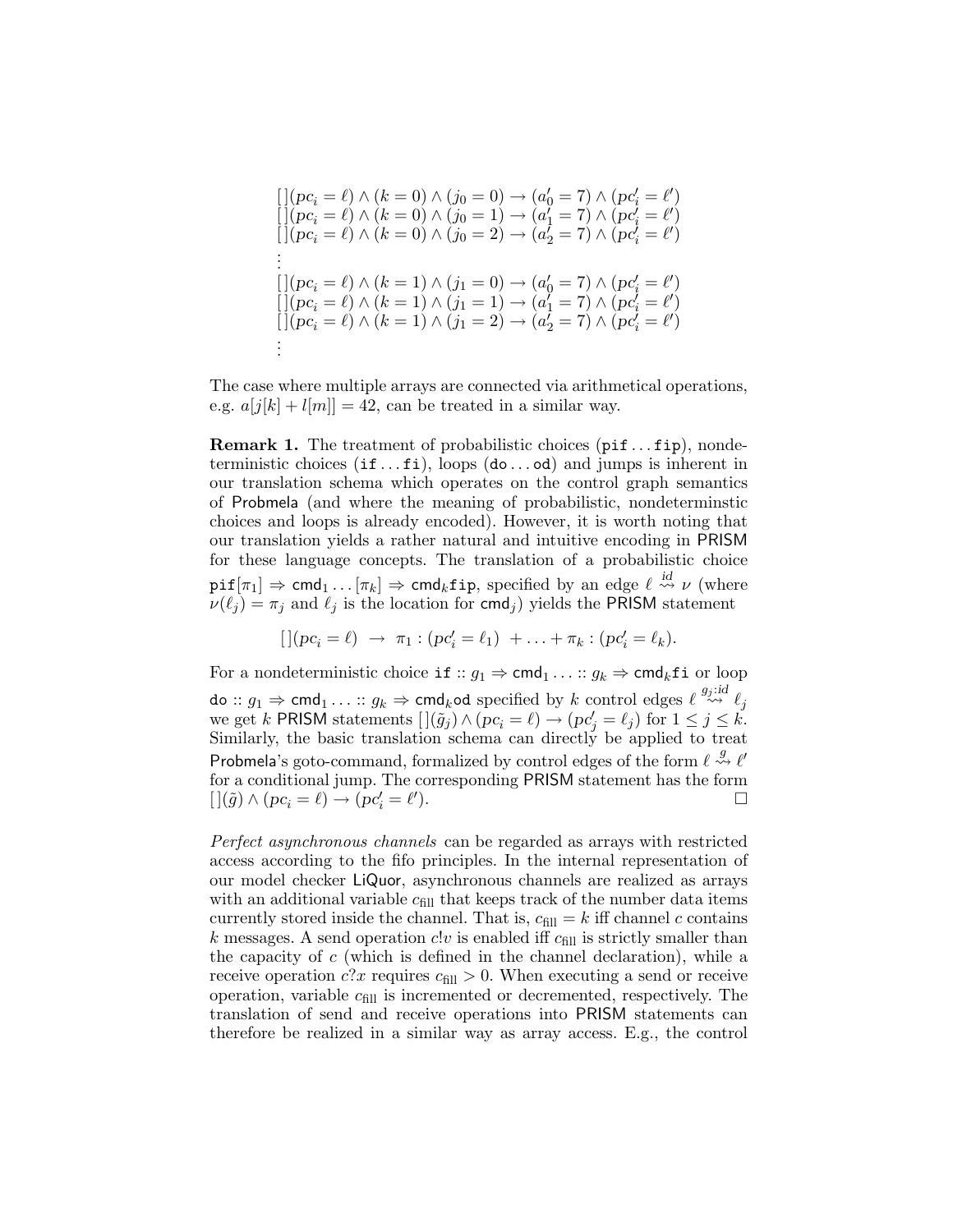edge  $\ell \stackrel{g:clv}{\leadsto} \ell'$  where c is a perfect channel of capacity m and v a constant value is translated into the PRISM statements:

$$
\begin{array}{l} [](pc_i = \ell) \wedge (\tilde{g} \wedge c_{\text{fill}} = j - 1) \rightarrow \\ (pc'_i = \ell') \wedge (c'_{\text{fill}} = j) \wedge (c'_j = c_{j-1}) \wedge \ldots (c'_2 = c_1) \wedge (c'_1 = v), \end{array}
$$

while control edges  $\ell \stackrel{g: c?x}{\leadsto} \ell'$  representing a receive operation are realized in PRISM by the statements

$$
[](pc_i = \ell) \land (\tilde{g}) \land (c_{\text{fill}} = j) \rightarrow (pc'_i = \ell') \land (c'_{\text{fill}} = j - 1) \land (x' = c_j)
$$

where  $1 \leq j \leq m$ . The shift operation that is inherent in the PRISM code for the send operation serves to avoid that the same channel configuration is presented by several states.

Lossy asynchronous channels In Probmela, asynchronous channels can be declared to be lossy, i.e. the enqueueing process loses the message with some predefined probability. For such lossy channels, we modify the translation for perfect asynchronous channels by dealing with a probabilistic choice for the PRISM statement modeling the send operation. Suppose that the send operation of process  $Q_i$  is modeled by the control edge  $\ell \stackrel{clv}{\leadsto} \ell'$  and that the failure probability of c is 0.3. The corresponding PRISM statements are:

$$
[|(pc_i = \ell) \land (c_{\text{fill}} = 2) \rightarrow 0.7 : (c_{\text{fill}} = 3) \land (c'_2 = c_1) \land (c'_1 = c_0) \land (c'_0 = v) \land (pc' = \ell') + 0.3 : (pc' = \ell) [(pc_i = \ell) \land (c_{\text{fill}} = 1) \rightarrow 0.7 : (c_{\text{fill}} = 2) \land (c'_1 = c_0) \land (c'_0 = v) \land (pc' = \ell') + 0.3 : (pc' = \ell) [(pc_i = \ell) \land (c_{\text{fill}} = 0) \rightarrow 0.7 : (c_{\text{fill}} = 1) \land (c'_0 = v) \land (pc' = \ell') + 0.3 : (pc' = \ell)
$$

Synchronous channels are syntactically defined in Probmela (as well in Promela) as channels with capacity 0. They require pairwise message passing by handshaking between processes. If  $c$  is a synchronous channel then the send operation  $c!v$  can only be performed if there is another process ready to immediately execute a receive operation  $c?x$ . The PRISM language also supports synchronization, but without message passing and not in a pairwise manner. Instead, synchronization in PRISM language modules is over the synchronization labels and requires the participation of all modules. To translate Probmela's communication actions for a synchronous channel  $c$  into PRISM code, we generate appropriate synchronization labels all potential handshakings along channel c. That is, for each pair of control edges  $e_1 = \ell_i \stackrel{c?x}{\leadsto} \ell'_i$  in the control graph of process  $Q_i$  and  $e_2 = \ell_j \stackrel{c \text{ lexpr}}{\sim} \ell'_j$  in the control graph of another process  $Q_j$  with matching handshaking actions we introduce a fresh synchronization label  $\sigma(e_1, e_2)$  and use the following PRISM statements: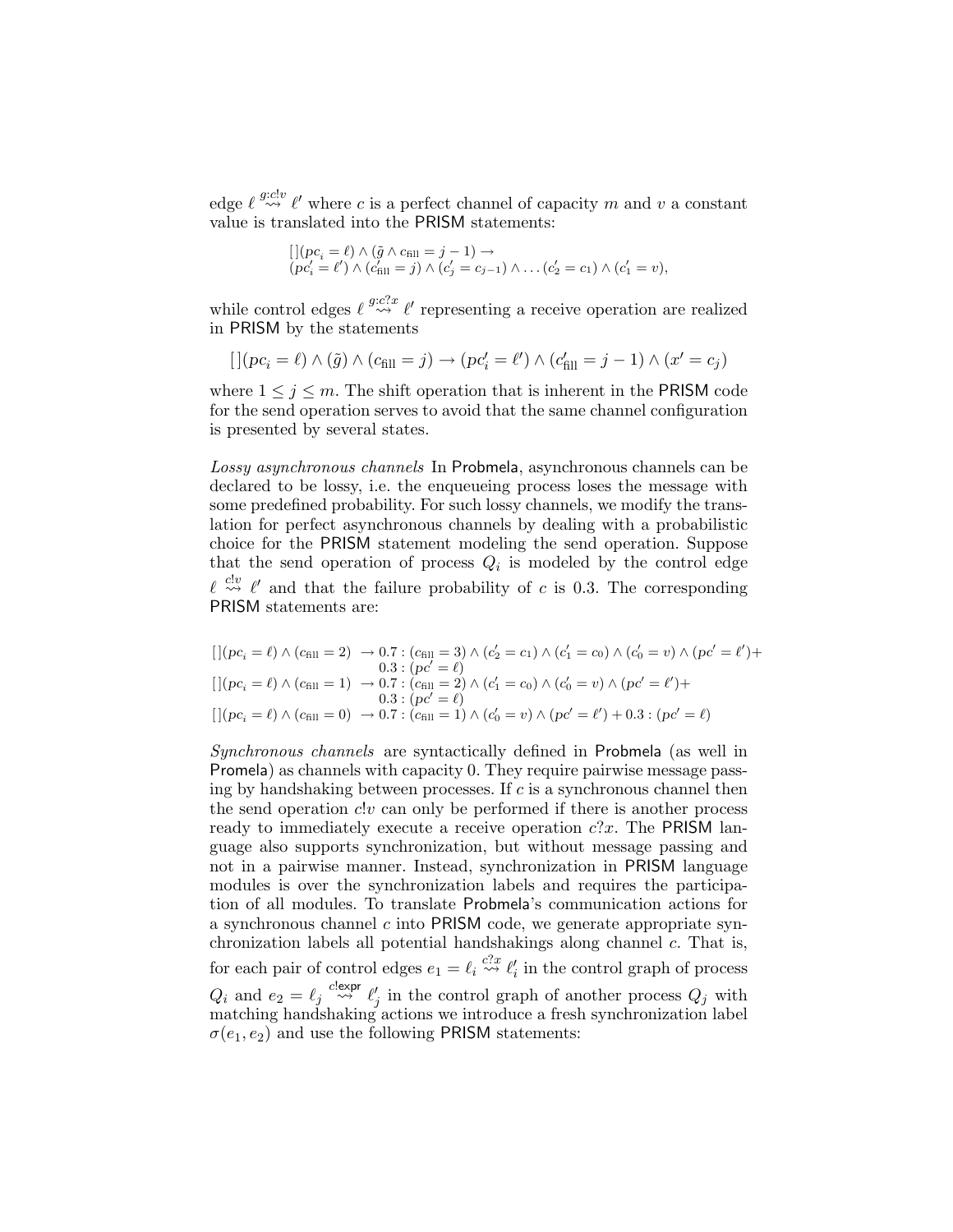| $[\sigma(e_1, e_2)] (pc_i = \ell_i) \rightarrow (pc_i' = \ell_i') \wedge (x' = \text{expr})$ | (in module $Q_i$ )                    |
|----------------------------------------------------------------------------------------------|---------------------------------------|
| $[\sigma(e_1, e_2)] (pc_i = \ell_j) \rightarrow (pc'_i = \ell'_j)$                           | (in module $Q_i$ )                    |
| $[\sigma(e_1, e_2)] (pc_k = \ell_k) \rightarrow (pc'_k = \ell_k)$                            | (in module $Q_k, k \notin \{i, j\}$ ) |

Note that the use of synchronization labels  $c_{i,j}$  that just indicate the channel and synchronization partners would not be sufficient since a process might request a synchronous communication actions at several locations.

Atomic regions collapse several commands to one single step. They can be used to effectively shrink the state space if it is known that certain calculations need not (or must not) to be carried out interleaved. To the user this language element appears as a builtin mutual exclusion protocol that can be used to execute certain calculations exclusively without actually implementing a mutual exclusion mechanism as part of the specification.

In the simple case, the atomic region consists of a sequential composition of independent assigments, e.g.,  $a = 1$ ;  $b = 2$ ;  $c = 3$ , which corresponds to the PRISM statement [ $\vert$ true  $\rightarrow$   $(a' = 1) \wedge (b' = 2) \wedge (c' = 3)$ . However, more complicated types of atomic regions that are allowed in Probmela that require a more involved translation into PRISM. First, atomic regions can write a single variable more than once. Consider for instance the atomic region  $\texttt{atomic}\{i + +; i + +\}$  which would (according to the simple translation scheme) lead to an update  $...$   $>$   $(i' = i+1) \wedge (i' = i+1)$ . Such statements, however, are not allowed in PRISM. Instead, such commands must either be subsumed to one expression (i.e.  $i' = i + 2$ ) or encoded in two separate transitions. Second, atomic regions may contain (nested) probabilistic or nondeterministic choices that can hardly be accumulated into a single step. To provide the PRISM code for complex atomic regions, an additional global variable proc is added to the PRISM program  $P$ . We set proc to an initial value of −1 and extend the guards of PRISM statements in each module  $\tilde{Q}_i$  by the condition  $proc = -1 \vee proc = i$ . This ensures that for  $proc = -1$  all modules can potentionally perform steps, while for  $proc = i$  the transitions of all module  $\tilde{Q}_j$  with  $j \neq i$  are disabled. Furthermore, we extend the PRISM code for module  $\tilde{Q}_i$  to ensure that when an atomic region of process  $Q_i$  is entered then the current value of proc is set to i and that proc is reset to  $-1$  when  $Q_i$  leaves the atomic region.

Soundness of the translation. The reachable fragments of the MDPs for a given Probmela program  $P$  without atomic regions and the generated PRISM program  $\tilde{\mathcal{P}}$  are *isomorphic*. The isomorphism is obtained by identifying the state  $s = \langle \ell_1, \ldots, \ell_n, \eta \rangle$  in the MDP for P with the state  $s' = \langle pc_1 = \ell_1, \ldots, pc_n = \ell_n, \tilde{\eta} \rangle$  in the MDP for  $\tilde{\mathcal{P}}$ . Here,  $\ell_i$  is a location in the control graph for process  $Q_i$  and  $\eta$  a variable and channel valuation.  $\tilde{\eta}$  stands for the unique valuation of the variables in  $P$  that is consistent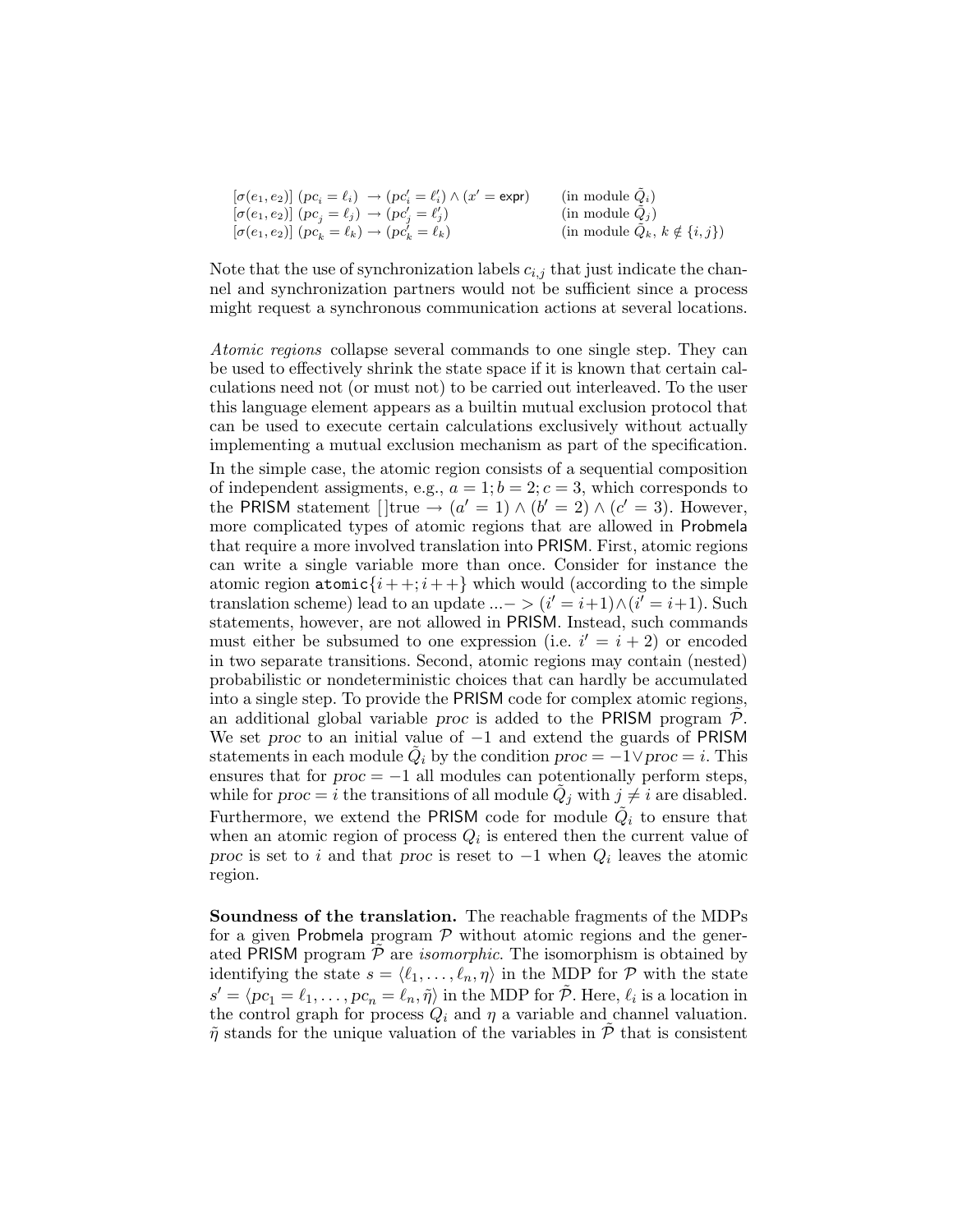with  $\eta$  (i.e., agrees on all variables of  $P$  and maps, e.g., the index-variables  $a_j$  for an array a in P to the value of the j-th array cell  $a[j]$  under  $\eta$ ). To show that each outgoing transition has a matching transition from  $s'$ , and vice versa, we can make use of the fact that the outgoing transition from both s and s' arise by the control edges from the locations  $\ell_i$  and that the PRISM statements are defined exactly in the way such that the enabledness and the effect of the control edges is preserved. This strong soundness result still holds if  $P$  contains simple atomic regions. In case that  $P$  contains complex atomic regions then we can establish a divergence-sensitive branching bisimulation between the (reachable fragments of the) MDPs for  $P$  and  $\tilde{P}$  which identifies all (intermediate) states where the location of some process is inside an atomic regions. Thus,  $\mathcal{P}$  and  $\tilde{\mathcal{P}}$  are still equivalent for all stutter-insensitive properties, e.g., specified by nextfree LTL or PCTL formulae.

# 4 Optimizations of the MTBDD representation

The translation presented in the previous section combined with the PRISM tool yields an automatic way to generate a symbolic representation of the MDP for a Probmela program as a multiterminal binary decision diagram (MTBDD) [6, 19]. In this section, we discuss techniques to obtain a compact MTBDD representation. First, we present a heuristic to find a good variable ordering for the MTBDD of a given PRISM program. Second, we address the problem of finding appropriate and small ranges for the variables in a PRISM program.

Determining good variable orderings automatically Throughout this section, we assume some familiarity with (MT)BDDs. (Details can be found, e.g., in  $[15, 21]$ .) It is well-known that the size of an  $(MT)BDD$  for a discrete function can crucially depend on the underlying variable ordering and that the problem of finding the optimal variable ordering is NPcomplete. There are several heuristic approaches to find fairly good variable orderings. Some of them improve the variable ordering of a given (MT)BDD, while others attempt to derive a good initial variable ordering from the syntactic description of the function to be represented [7, 16]. We follow here the second approach and aim to determine a reasonable variable ordering from the PRISM code.

Given a PRISM program we abstract away from the precise meaning of Boolean or arithmetic operations and analyze the dependencies of variables. For this, we treat the PRISM statements as statements that access variables by means of uninterpreted guards and operations. This leads to an abstract syntax tree (AST) presenting the syntactic structure of the given PRISM program  $\tilde{\mathcal{P}}$ . For this, we regard the PRISM statements as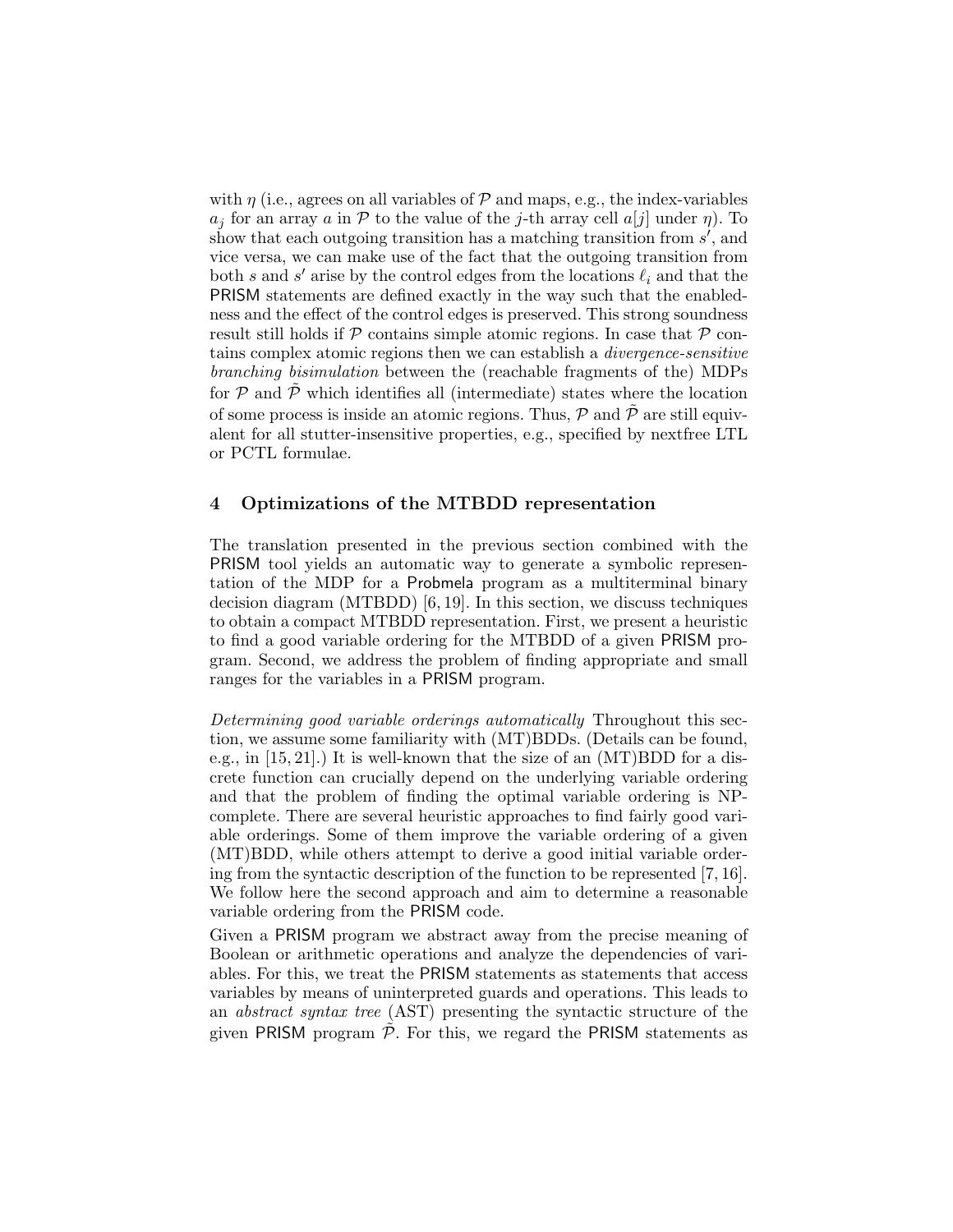terms over the signature that contains constant symbols and the primed and unprimed versions of the program variables as atoms and uses symbols like  $+, *, =, <, \rightarrow$  as function symbols. (The probabilities attached to updates are irrelevant and can simply be ignored). The node set in the AST for  $\tilde{\mathcal{P}}$  consists of all statements in  $\tilde{\mathcal{P}}$  and their subterms the primed and unprimed versions of the variables of  $\tilde{\mathcal{P}}$  and nodes for all function symbols that appear in the statements of  $\tilde{\mathcal{P}}$  (like comparison operators, arithmetic operators, the arrows between the guard and sum of updates in statements). Furthermore, the AST contains a special root node  $\delta$  that serves to link all statements. The edge relation in the AST is given by the "subterm relation". That is, the leaves stand for the primed or unprimed variables or constants.<sup>3</sup> The children of each inner node  $v$  represent the maximal proper subterms of the term represented by node  $v$ . The children of the root note are the nodes representing the statements.



Fig. 2. Example AST.

We now apply simple graph algorithms to the AST of  $\tilde{\mathcal{P}}$  to derive a reasonable variable ordering for the MTBDD for  $\tilde{\mathcal{P}}$ . For this, we adapt heuristics that have been suggested for gate-level circuit representations of switching functions. We considered the fanin-heuristic [13] and the weight-heuristic [10] and adapted them for our purposes. The rough idea behind these heuristics is to determine a variable ordering such that (1) variables that affect the program at most should appear at the top levels, and (2) variables that are near to one another in the dataflow should be grouped together.

The fanin-heuristic is based on the assumption that input variables that are connected to the output variables via longer paths are more meaningful to the function and should be ordered first. For this a breadthfirst-search is performed (starting from the leaves in the AST, i.e., the

<sup>&</sup>lt;sup>3</sup> At the bottom level, leaves representing the same variable or constant are collapsed. So, in fact, the AST is a directed acyclic graph, and possibly not a proper tree.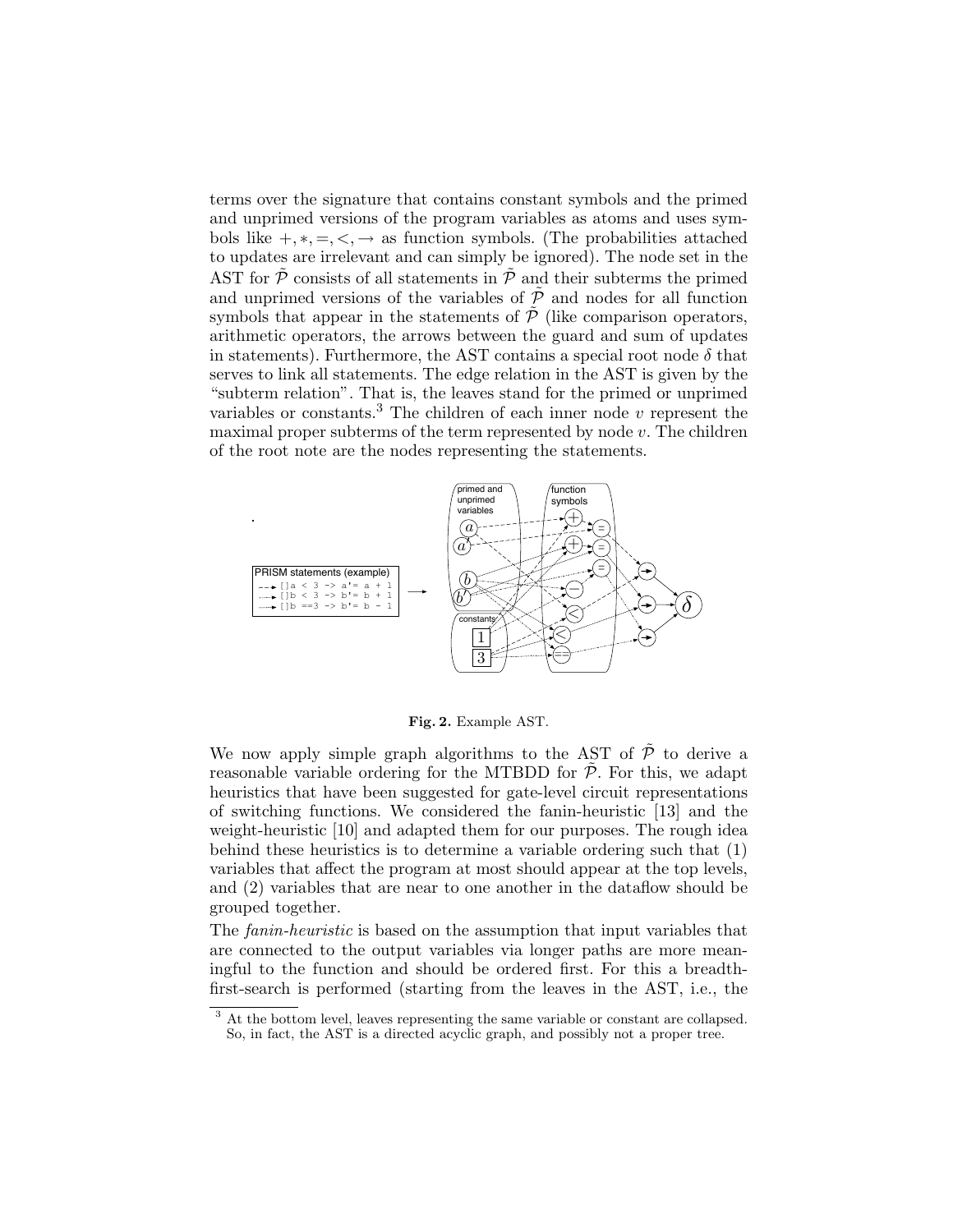variables and constant symbols) which labels all nodes of the graph with the maximum distance to an input node, i.e., we compute the values  $d(v)$ for all nodes in the AST where  $d(v) = 0$  for the leaves and

$$
d(w) = 1 + \max\{d(v) : v \text{ is a child of } w\}
$$

for all inner nodes  $w$ . The second step of the heuristic performs a depthfirst-search starting at the root node with the additional property that the depth-first-search order in each node  $w$  that is visited is according to a descending ordering of the values  $d(v)$ . The visiting order of the variables then yields a promising variable ordering for the MTBDD for  $P$ .

The weight-heuristic relies on an iterative approach that assigns weights to all nodes of the AST and in each iteration the variable with the highest weight is the next in the variable ordering. This variable as well as any node that cannot reach any other variable is then removed from the AST and the next iteration yields the next variable in the ordering. (We suppose here that initially the leaves representing constants are removed from the AST.) In each iteration the weights are obtained as follows. We start with the root node and assign weight 1 to it and then propagate the weight to the leaves by means of the formula:

$$
weight(v) = \frac{weight(father(v))}{|number\ of\ children\ of\ father(v)|}
$$

Determining variable ranges Besides the variable ordering, the bitsizes (and hence the value ranges) of the variables in a specification have great influence on the size of the MTBDD. This is unfortunately even the case if it turns out during model construction that in the reachable part of the model a particular variable does not fully exploit its defined range. Thus, it is highly desirable that the variable ranges in the PRISM model are as "tight" as possible. Often the user does this by applying her/his knowledge about the model and choosing just a reasonable range for each variable. Our tool also provides the possibility to determine reasonable variable ranges automatically. The idea of the algorithm for some program variable x is to perform a binary search in the interval  $[1, k]$ , where k is an upper bound for the bit size of  $x$  until an element  $i$  has been found such that  $|\text{MDP}(\tilde{P}, x, i)| = |\text{MDP}(\tilde{P}, x, k)|$ . Here,  $|\text{MDP}(\tilde{P}, x, i)|$  denotes the number of states in the MDP for  $\tilde{P}$  when the bitsize of x is i. For efficiency purposes we implemented a modfied version of this algorithm that starts with bitsize 1 and then increase it to the next 8 bit-border. If the model size changes we decrease by 4 bit to see if the lower size suffices as well, and so on.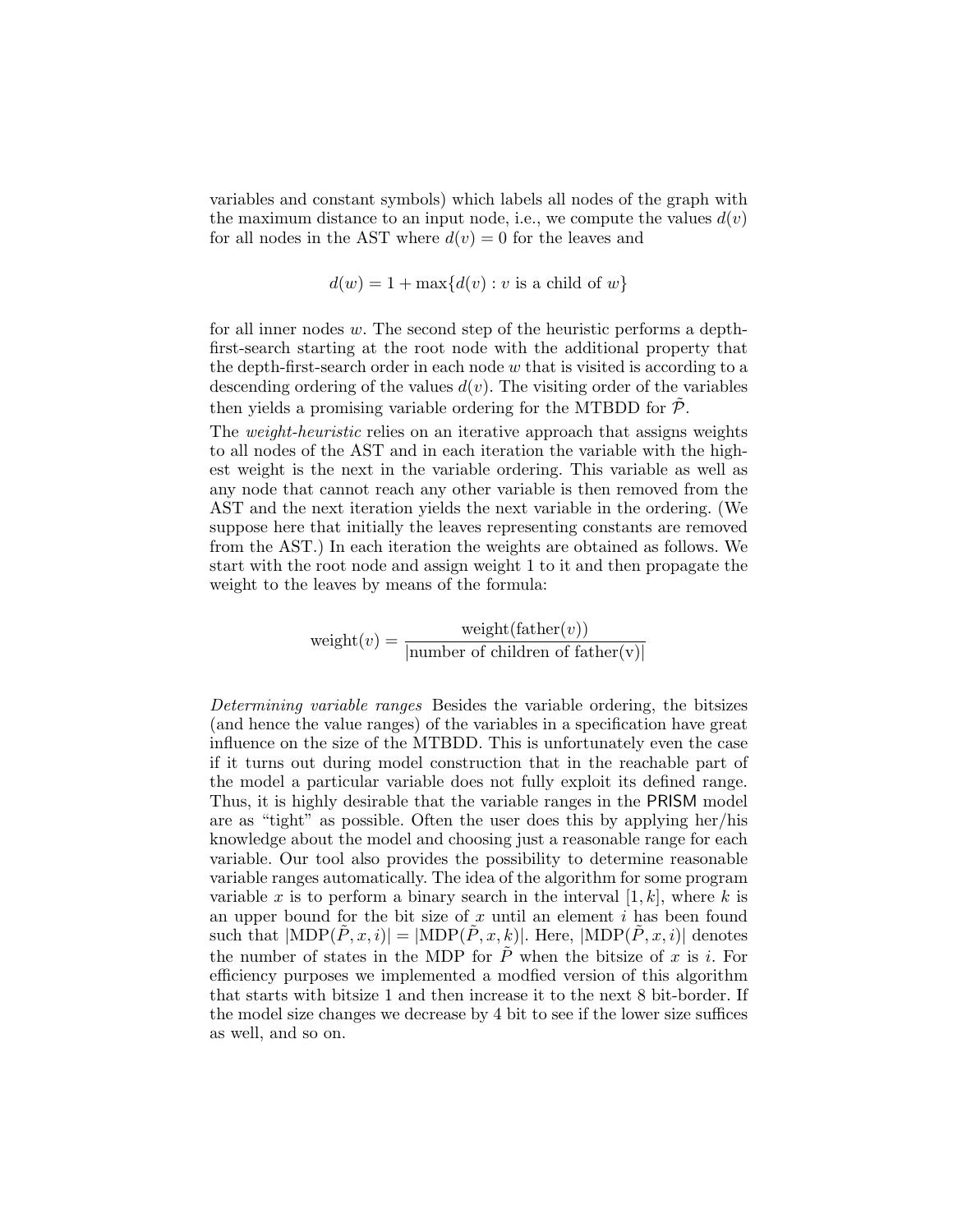## 5 Implementation and results

The translation described in Section 3 and the heuristics of the previous section have been implemented on the top of our model checker LiQuor [4] and linked to the PRISM model checker. We called the resulting tool Prismela. It runs under the operating system Microsoft Windows. Using a graphical user interface (see Fig. 3) the user is able to load a Probmela model, control the translation process regarding variable orderings, variable ranges and start PRISM to build the model. It is also possible to combine user knowledge and automated procedures, for instance when the user already knows the value domain of particular variables or wants to fix the position of certain variables in the variable ordering. Then these variables can be excluded from the heuristics and variable range finding process. Furthermore the user has the option for manual changes on generated PRISM code that can then be exported for furthergoing use in PRISM. The relevant parts of LiQuor (The Probmela-compiler, PASM assembler, the virtual machine that generates the PRISM lanuage model from the assembler code) were linked to Prismela so that the application runs independently from LiQuor.

Our model checker LiQuor [4] uses an intermediate representation of the Probmela program rather than the textual representation of the Probmela program itself. This intermediate representation is the result of a compiling process done by a compiler that was designed to translate Probmela into an assembler like formalism, called probabilistic assembler language (PASM), which is executed on a stack-based virtual processor during the model checking procedure. The virtual machine is connected to a storage module that can save and restore encountered the states of the MDP. The PASM-based approach has several advantages. One of them is that the correctness of the Probmela compiler can be easily be established by checking that the generated PASM code is consistent with the control graph semantics of Probmela. The crucial point for the purposes of this paper is that the generation of the PRISM language model can start from the PASM code rather than the Probmela specification. The generation of the PRISM modules is obtained by realizing the above translation steps for control edges on the level of PASM micro-commands. As a side effect, our translation is not affected by future extensions of Probmela (as long as they yield PASM code with a semantics based on control graphs as above) and is applicable to any other formalism with a PASM-translator.

Figure 4 shows some experimental results of the translation scheme. Among the case studies is one industrial motivated model (UMTS) that involves examining certain rare errors that occur when UMTS phones register to the network provider. This model involves complex storage behaviour in internal buffers of an UMTS end user device and uses almost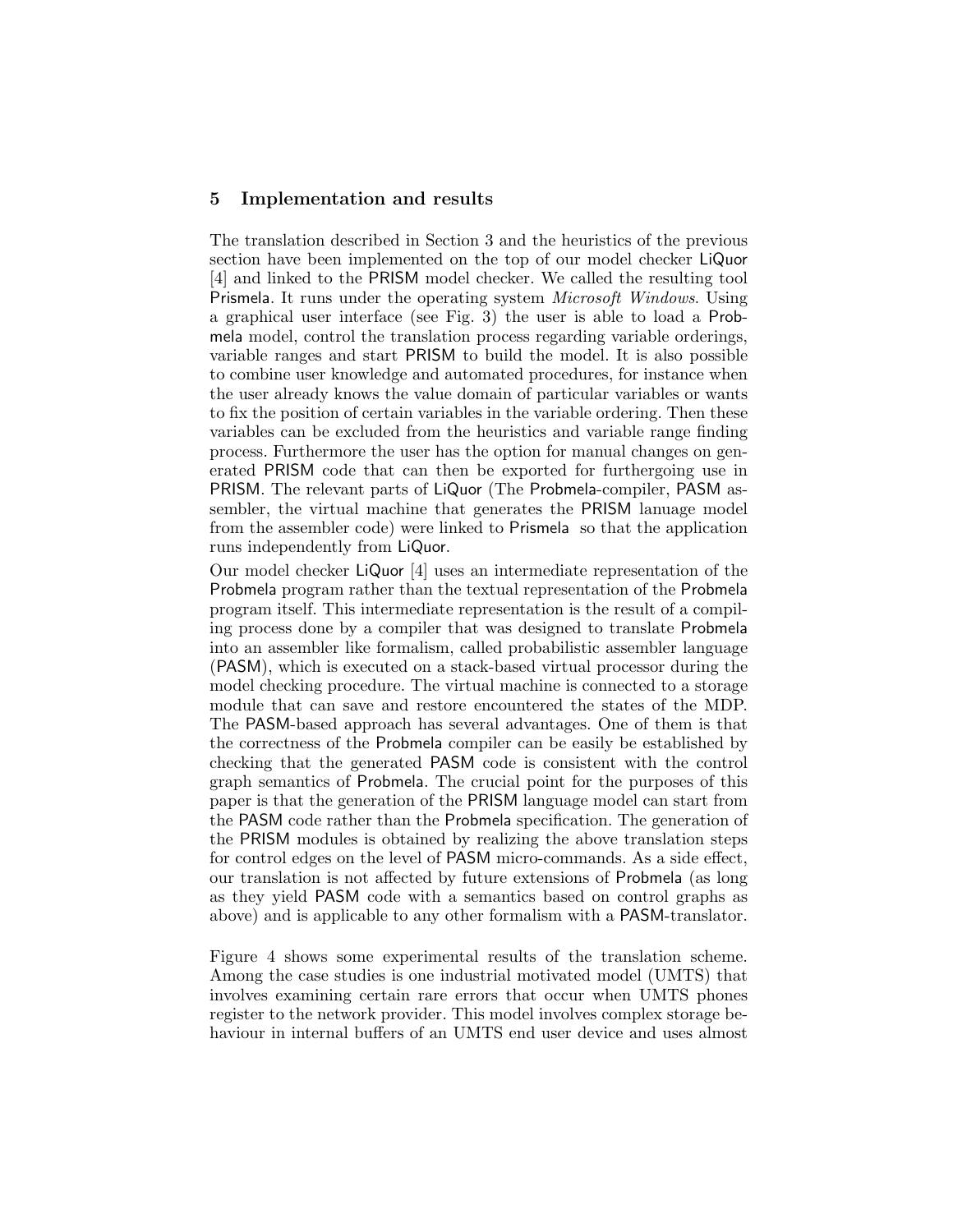

Fig. 3. Graphical user interface and functionality.

every language element of Probmela discussed in this paper. Values given in parantheses are parameters for sizes and other characteristics and are not explained in detail. Larger numbers here indicate larger buffer tables and a larger number of potential entries in these tables, thus resulting in a larger model. Furthermore the table contains results from a randomized variant of the Dining Philosophers [12] (number of processes in parenthesis) and results from a randomized version of the Leader Election protocol [11] (number of processes in parenthesis). The results show that there exist models where one tool experiences great difficulties where the other may succeed rather quick, and vice versa. As expected for smaller models the explicit approach of LiQuor outperforms PRISM's symbolic approach while the state explosion problem is more severe for the explicit approach of LiQuor.

Figure 5 illustrates the efficiency of our translation algorithm. The faninheuristic (as well as randomly chosen orderings) leads to very large MTB-DDs. The amount of time to build the MTBDDs was always significantly lower when the weight heuristic was applied to calculate a variable ordering.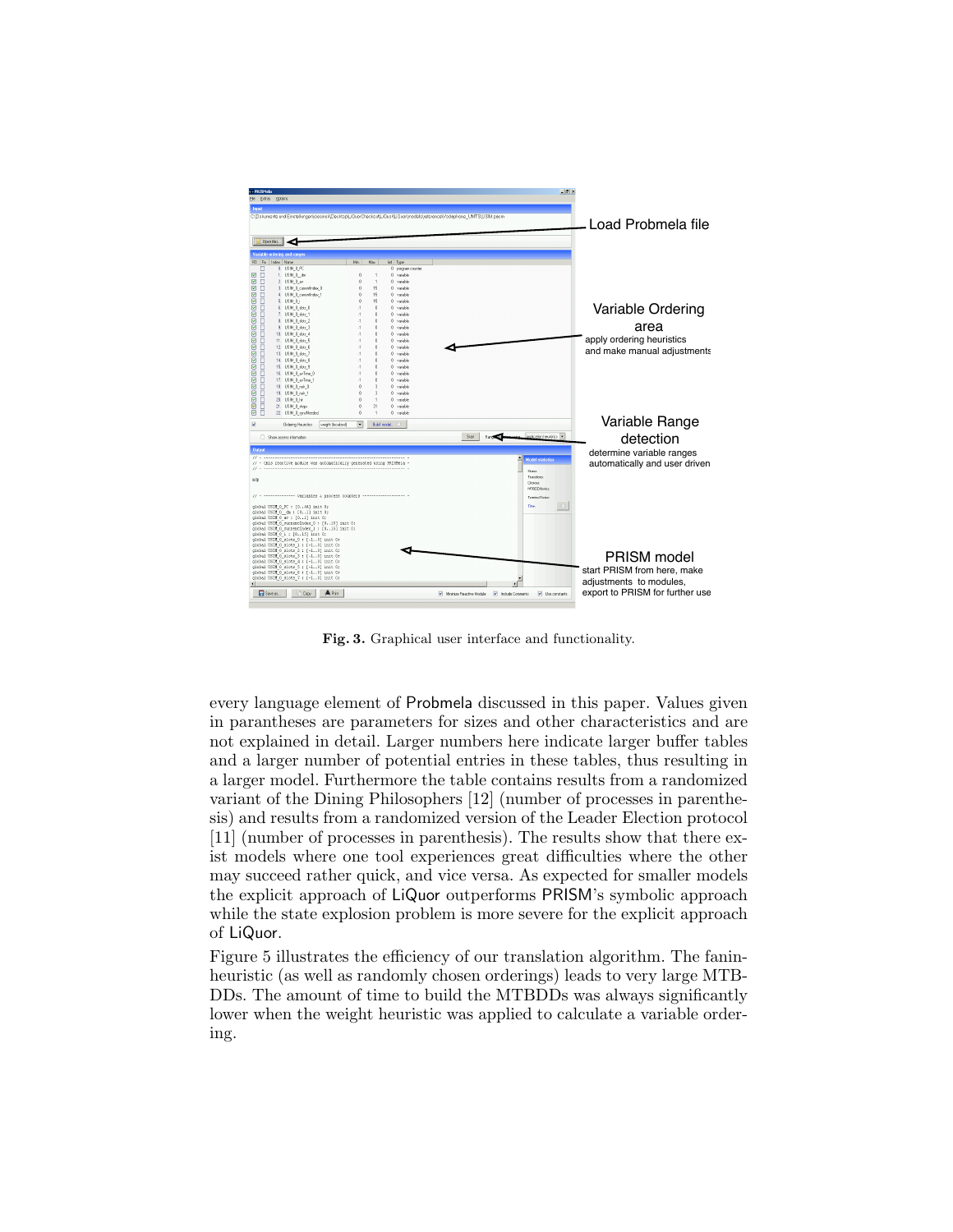| model                   |                     | MDP states $MDP$ transitions time $(LiQuor)$ time $(PRISM)$ $MTBBD$ -nodes |      |       |                    |
|-------------------------|---------------------|----------------------------------------------------------------------------|------|-------|--------------------|
| [UMTS (10/3/20)]        | 17.952              | 18.539                                                                     | < 1s | 17s   | 132.895            |
| UMTS (30/5/60)          | 177.416             | 186.063                                                                    | 2s   | 1166s | $1.4 \cdot 10^{6}$ |
| $D$ in. Phil. $(3)$     | 635                 | 2.220                                                                      | < 1s | < 1s  | 2.011              |
| $Din.Phil.$ (6)         | 411255              | $2.8 \cdot 10^6$                                                           | 92s  | < 1s  | 9645               |
| $Din.Phil.$ (10)        | $2.2 \cdot 10^9$    | $26 \cdot 10^9$                                                            |      | 3s    | 41.953             |
| Leader $El.(3)$         | 1.562               | 4.413                                                                      | < 1s | < 1s  | 3410               |
| Leader $El.(6)$         | $4.2 \cdot 10^6$    | $23 \cdot 10^6$                                                            | 664s | 6s    | 69.515             |
| Leader $\text{El.}(10)$ | $1.9 \cdot 10^{11}$ | $1.7 \cdot 10^{12}$                                                        |      |       | 926.585            |

Fig. 4. Some results with case studies

# 6 Conclusion and future work

We presented an approach for the automatic translation of Probmela into the PRISM language. We thus can obtain an MTBDD representation for the Probmela program using PRISM. The translation process presented here is independent of the input language Probmela as it works on control graphs. It is therefore flexible for extensions of the input language and is, in principle, applicable to other modeling languages with a control graph semantics.

We also presented heuristics that serve to optimize the generation of the MTBDD from PRISM programs. These heuristics operate only on PRISM level and can therefore be applied to any PRISM program.

Future work on the presented topics include exhaustive comparisons between the symbolic and explicit model checking approach for probabilistic systems. Further improvements of the translation include language elements that were not covered yet. Probmela (as well as Promela) allows for dynamic creation of processes that would also be a desirable feature for Prismela.

Another target of future work will be the impact of static partial order reduction of Probmela programs on the use with symbolic model checkers.

## References

- 1. R. Alur and T. A. Henzinger. Reactive modules. Formal Methods in System Design: An International Journal, 15(1):7–48, July 1999.
- 2. C. Baier, F. Ciesinski, and M. Größer. Probmela: a modeling language for communicating probabilistic systems. In Proceeding MEMOCODE, 2004.
- 3. Michael Baldamus and Jochen Schröder-Babo. p2b: a translation utility for linking promela and symbolic model checking (tool paper). In SPIN '01: Proceedings of the 8th international SPIN workshop on Model checking of software, pages 183–191, New York, NY, USA, 2001. Springer-Verlag New York, Inc.
- 4. F. Ciesinski and C. Baier. LiQuor: a tool for qualitative and quantitative linear time analysis of reactive systems. In Proc. QEST, pages 131-132. IEEE CS Press, 2007.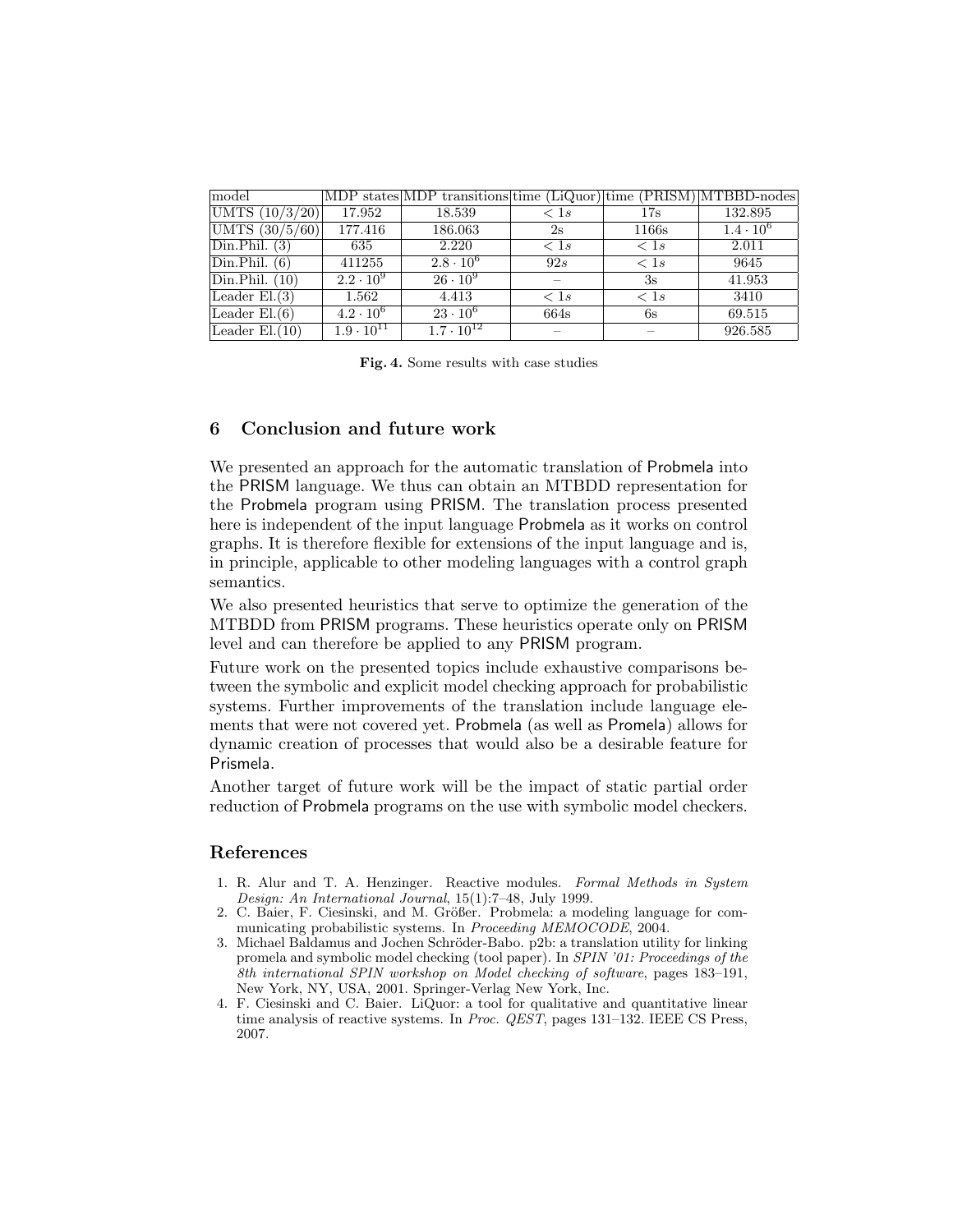#### 7 Dining Philosophers,

#### $3.3 \cdot 10^6$  states,  $26 \cdot 10^6$  transitions.

15 PRISM variables (42 bits), 144 PRISM actions.

|                              | -------------------- |      |
|------------------------------|----------------------|------|
| <i>heuristic</i>             | MTBDD nodes  time    |      |
| weight                       | 9766                 | 0.6s |
| lfanin                       | 51766                | 6s   |
| random ordering (mean value) | 61617                |      |

#### 10 Dining Philosophers,

 $1.9 \cdot 10^9$  states,  $22 \cdot 10^9$  transitions.

21 PRISM variables (51 bits), 202 PRISM actions.

| heuristic                    | MTBDD nodes time |      |
|------------------------------|------------------|------|
| weight                       | 19684            | 2.2s |
| lfanin                       | 891604           | 359s |
| random ordering (mean value) | 356627           | 171  |

#### Leader Election, 7 instances,

 $62 \cdot 10^6$  states,  $398 \cdot 10^6$  transitions.

| 28 PRISM variables (56 bits), 112 PRISM actions. |                          |                  |
|--------------------------------------------------|--------------------------|------------------|
| heuristic                                        | MTBDD nodes time         |                  |
| weight                                           | $1, 4 \cdot 10^5$        | 35s              |
| lfanin                                           | $\sqrt{2, 4 \cdot 10^6}$ | 818 <sub>s</sub> |
| random ordering (mean value)                     | $2, 4 \cdot 10^6$        | 438s             |

## Leader Election, 10 instances,

 $194 \cdot 10^9$  states,  $17 \cdot 10^11$  transitions.

28 PRISM variables (80 bits), 142 PRISM actions.

| heuristic                    | MTBDD nodes time |       |
|------------------------------|------------------|-------|
| weight                       | 886510           | 1081s |
| fanin                        |                  |       |
| random ordering (mean value) |                  |       |

#### UMTS, 10/3/30,

35202 states, 36413 transitions. 23 PRISM variables (57 bits), 136 PRISM actions.

| $\Box$                       |                  |     |
|------------------------------|------------------|-----|
| <i>heuristic</i>             | MTBDD nodes time |     |
| weight                       | 218662           | 38s |
| fanin                        | 233484           | 64s |
| random ordering (mean value) | 252813           | 90s |

Fig. 5. Influence of variable ordering heuristics on model generation with PRISM.